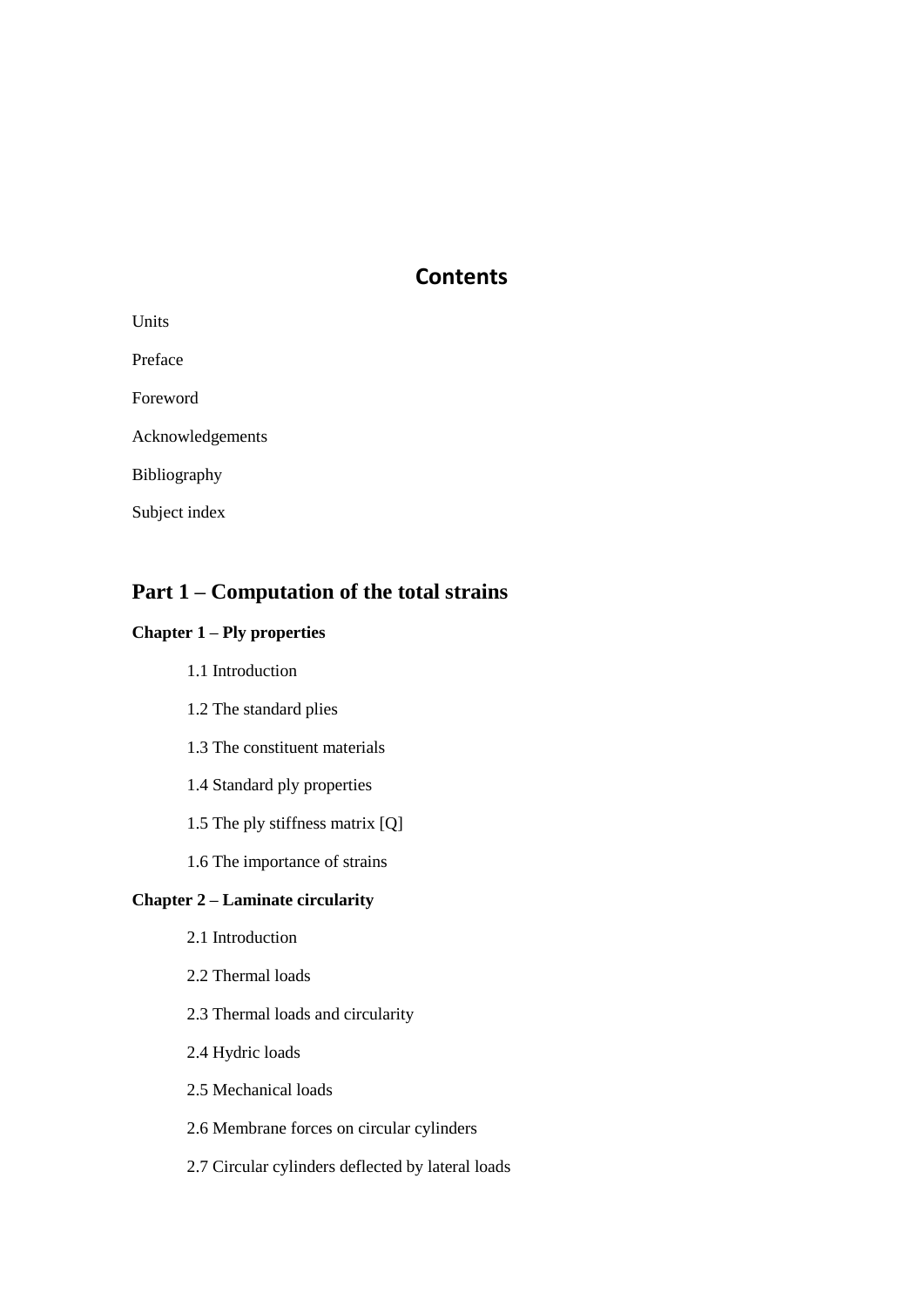2.8 Conclusion

# **Chapter 3 – Computing the total ply strains**

- 3.1 Introduction
- 3.2 Computing the thermal strains
- 3.3 Protocol to compute the thermal strains
- 3.4 The protocol for hydric strains
- 3.5 The protocol for mechanical strains
- 3.6 Total strains
- 3.7 Laminate engineering constants

Appendix 3.1 Stress-free temperature

Appendix 3.2 Cure shrinkage and residual strains

# **Chapter 4 – Laminate matrices**

- 4.1 Introduction
- 4.2 Laminate construction and the critical plies
- 4.3 Standard laminate matrices
- 4.4 Rotating the ply matrices
- 4.5 Computing the laminate matrices
- 4.6 Matrices of angle-ply  $\pm$  55 laminates
- 4.7 Matrices of angle-ply  $\pm$  70 laminates
- 4.8 Matrices of hoop-chop laminates

## **Chapter 5 – Total strains in ± 55 laminates**

- 5.1 Introduction
- 5.2 Thermal strains
- 5.3 Hydric strains
- 5.4 Mechanical strains
- 5.5 Total strains

## **Chapter 6 – Total strains in ± 70 laminates**

- 6.1 Introduction
- 6.2 Thermal strains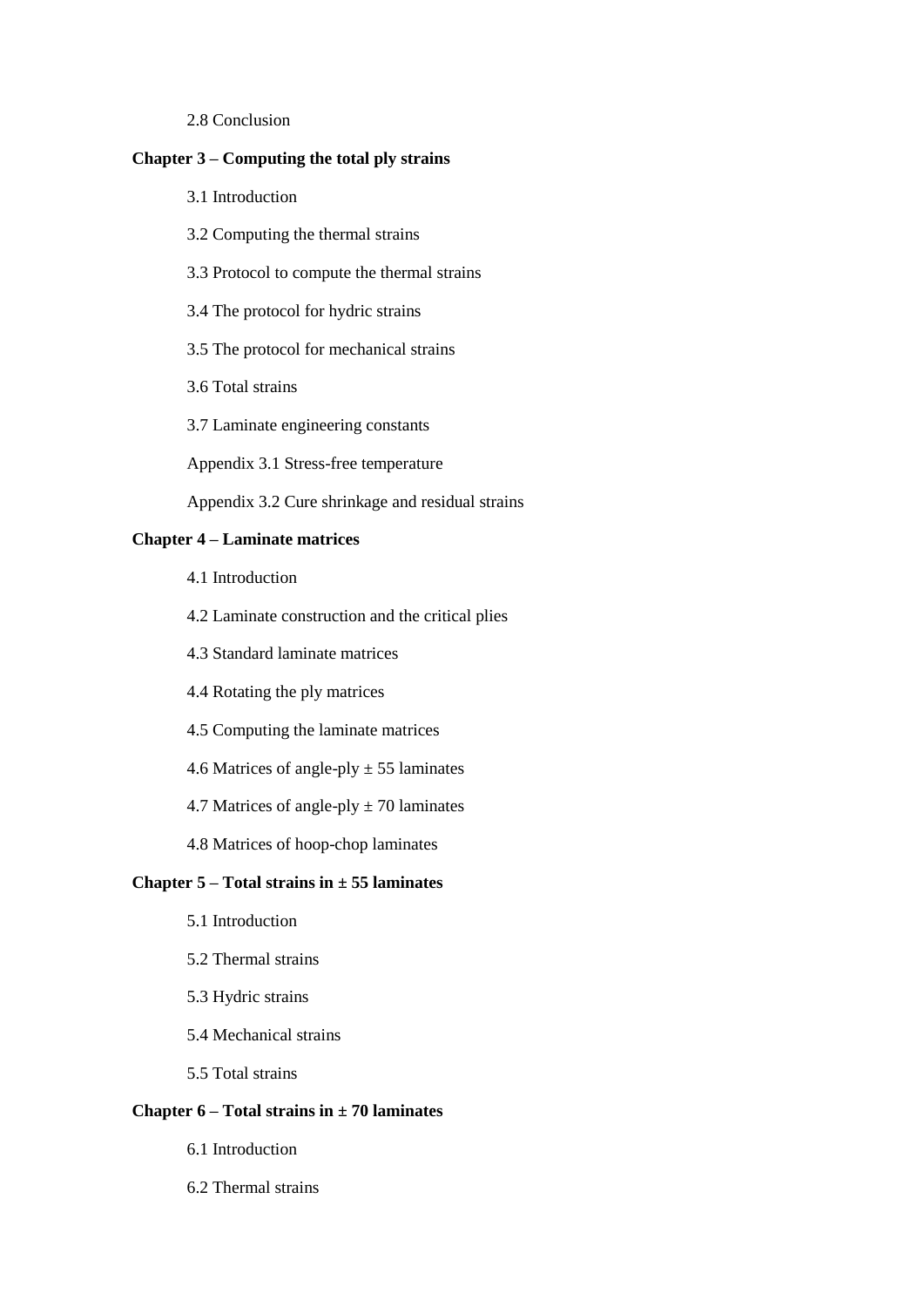- 6.3 Hydric strains
- 6.4 Mechanical strains on vertical storage tanks
- 6.5 mechanical strains on non-anchored above ground pipes
- 6.6 Total strains

6.6.1 Vertical tanks

6.6.2 Above-ground, non-anchored pipes

# **Chapter 7 – Total strains in hoop-chop sanitation pipes**

- 7.1 Introduction
- 7.2 Thermal strains on hoop-chop laminates
- 7.3 Hydric strains on hoop-chop laminates
- 7.4 Mechanical strains on hoop-chop laminates

7.5 Total strains

Appendix 7.1 – Residual mechanical strains

# **Part 2 – Computation of durability**

# **Chapter 8 – The eight modes of long-term failure**

| 8.1 Introduction                               |
|------------------------------------------------|
| 8.2 The eight modes of long-term failure       |
| 8.3 Critical plies                             |
| 8.4 The long-term load-dependent failures      |
| 8.5 Crack densities and equivalent ply strains |
| 8.6 The failure thresholds                     |
| 8.6.1 Thresholds of fiber loaded UD plies      |
| 8.6.2 Thresholds of transverse loaded UD plies |
| 8.6.2.1 Infiltration                           |
| 8.6.2.2 Weep                                   |
| 8.6.2.3 Stiffness                              |
|                                                |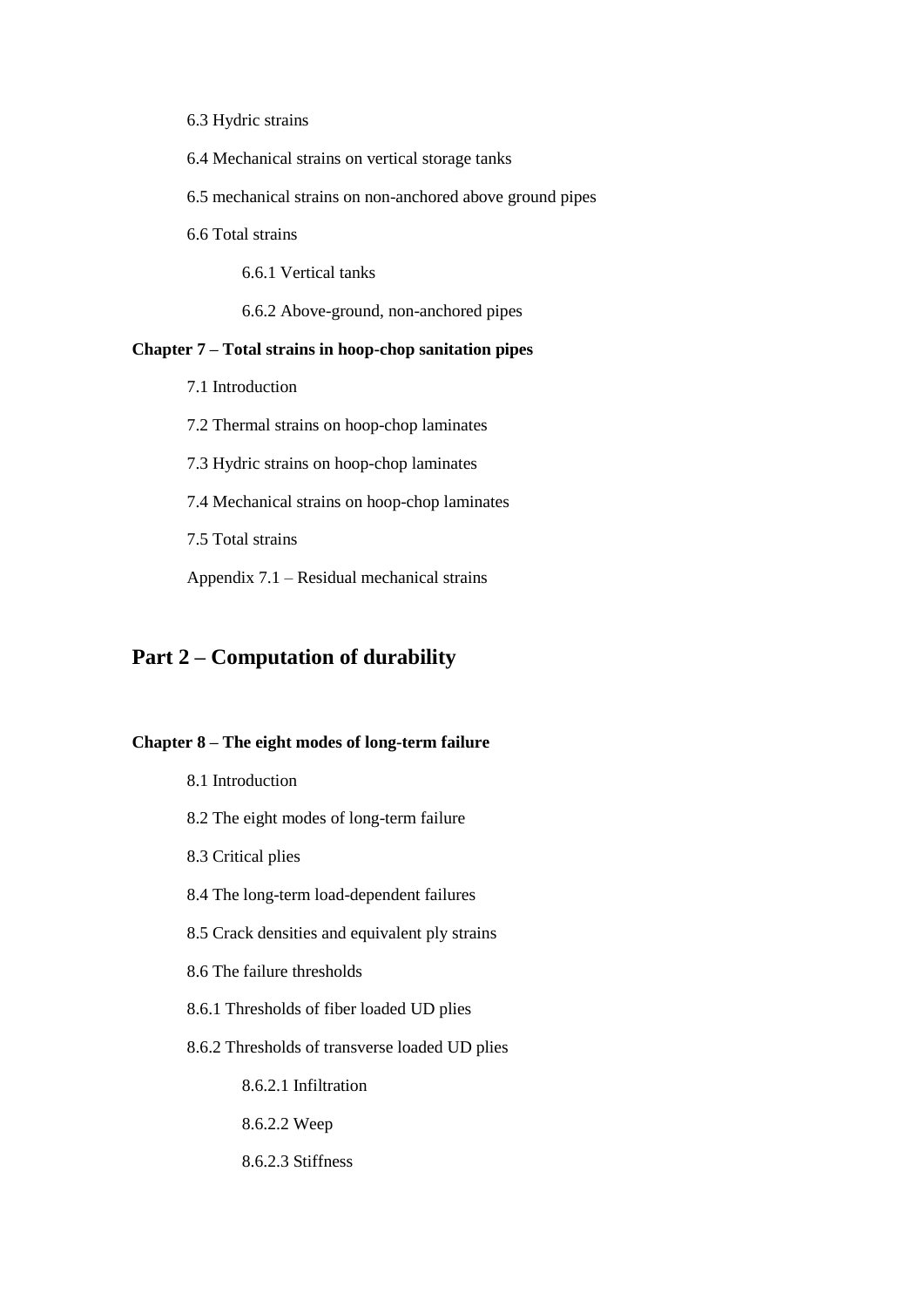#### 8.6.2.4 Rupture

8.6.3 Thresholds of chopped plies

8.6.3.1 Infiltration

8.6.3.2 Weep

8.2.3.3 Stiffness

8.3.3.4 Rupture

8.7 The work of R. F. Regester

8.7.1 Time of exposure

8.7.2 Liner presence

8.7.3 Acid concentration

8.7.4 Temperature

8.7.5 Type of cation

8.7.6 The work of Regester in actual service

8.8 Short-term and long-term safety factors

# **Chapter 9 – The regression equations**

- 9.1 Introduction
- 9.2 The ply regression equations
- 9.3 Simplified regression ply equations
- 9.3.1 Deriving the simplified regression ply equations
- 9.3.2 The resin effect
- 9.4 The pure regression equations
	- 9.4.1 Pure static rupture of fiber loaded UD plies  $(R = 1.0)$
	- 9.4.2 Pure cyclic rupture of fiber loaded UD plies  $(R = 0.0)$
	- 9.4.3 Pure cyclic infiltration of transverse loaded UD plies  $(R = 0.0)$
	- 9.4.4 Pure cyclic shear rupture of UD plies

9.4.5 Pure cyclic rupture of chopped plies  $(R = 0.0)$ 

9.4.6 Pure static rupture of chopped plies  $(R = 1.0)$ 

9.5 Tabulated pure regression equations

Appendix 9.1 – The idealized rupture equation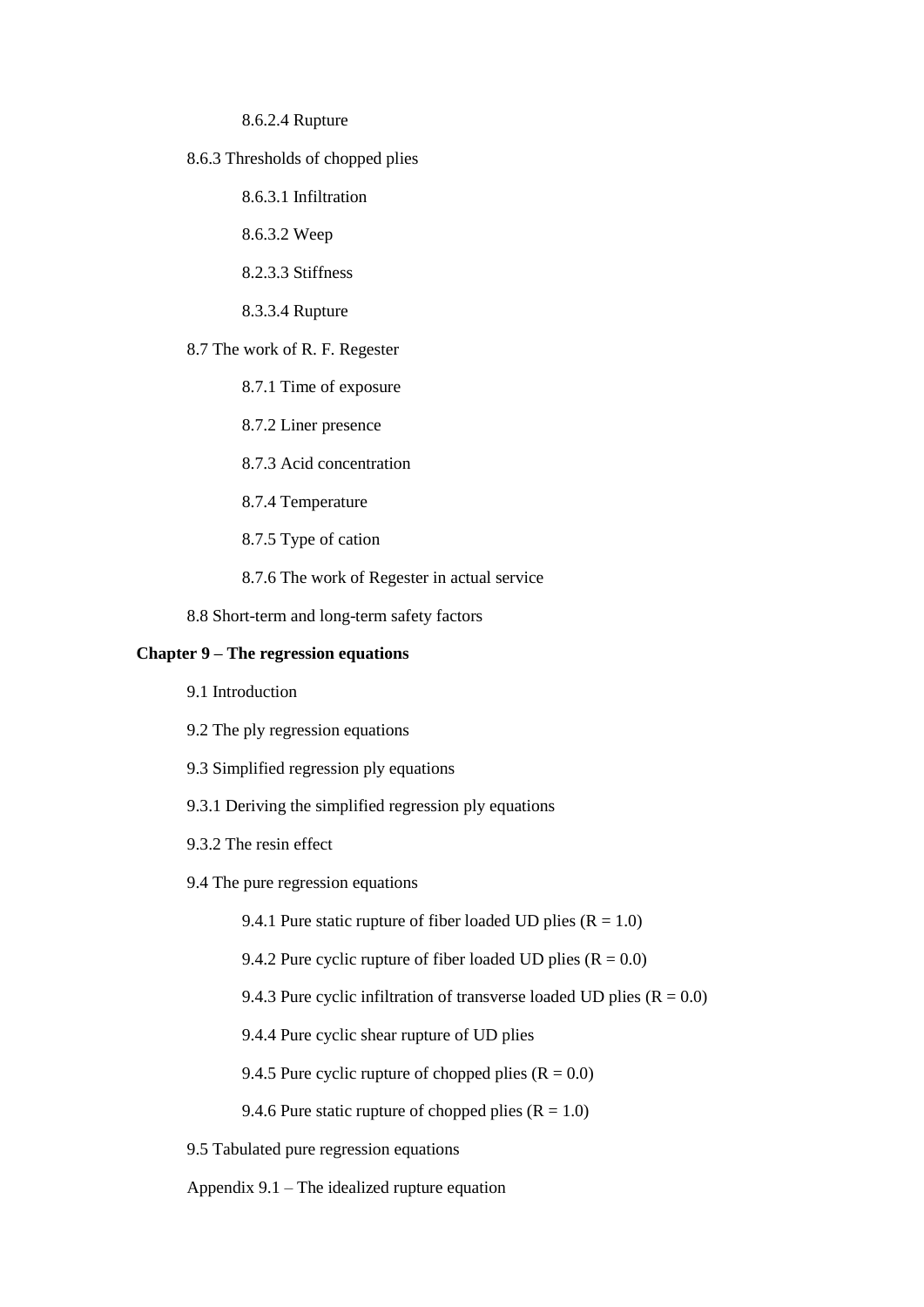Appendix 9.2 – The fatigue threshold

A1 Transverse loaded UD plies

A2 Chopped plies

A3 UD plies loaded in the fiber direction

# **Chapter 10 – Temperature, moisture and resin toughness**

10.1 Introduction

- 10.2 Effects of temperature and moisture on the failure thresholds
- 10.3 An important practical consequence
- 10.4 Experimental evidence on the weep threshold
- 10.5 A closer look at the weep failure of oil pipes
- 10.6 The failure thresholds of chopped plies

10.7 Weep times of sanitation pipes

10.8 Improving the failure thresholds

10.9 Cyclic loadings

Appendix 10.1 – Why brittle plies develop many short cracks

Appendix 10.2 – The resin-glass interphase

Appendix 10.3 – Micro-strains at the fiber level

# **Chapter 11 – Service life and the corrosion barrier**

- 11.1 Introduction
- 11.2 Two types of aggressive chemicals
- 11.3 Non-reactive chemicals
- 11.4 Durability of the corrosion barrier
- 11.5 Measuring the penetrated depth
- 11.6 Measuring the corrosion parameters
- 11.7 Simplified equations
- 11.8 Estimating the service life

Appendix 11.1 – Deriving equation (11.1)

Appendix 11.2 – Damages and defects in liners and corrosion barriers

Appendix 11.3 – Residual life of aged laminates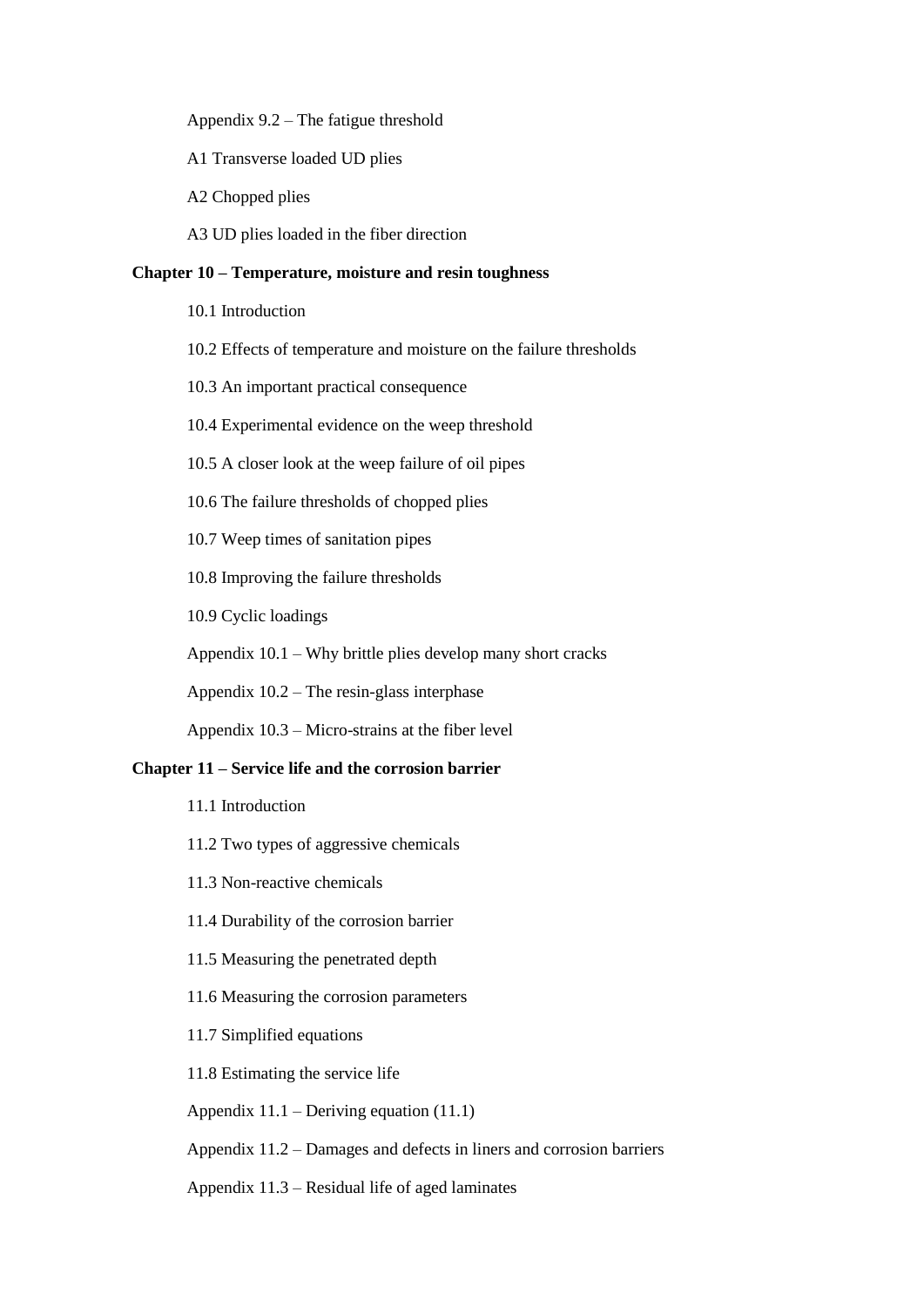#### **Chapter 12 – Long-term fiber rupture**

- 12.1 Introduction
- 12.2 Generalized strain-corrosion of glass fibers
- 12.3 Static loadings
- 12.4 Pure cyclic loading of UD plies
- 12.5 The work of Mark Greenwood
- 12.6 The work of Guangxu Wei
- 12.7 The work of the British Plastics Federation
- 12.8 The unified equation
- Appendix 12.1 Sudden death

#### **Chapter 13 – Infiltration, weep and stiffness failures**

- 13.1 Introduction
- 13.2 The classical HDB
- 13.3 The weep threshold
- 13.4 Liner effect on the weep threshold
- 13.5 Inadequacy of the classical HDB
- 13.6 Measuring the failure thresholds
- 13.7 Cyclic loadings
- Appendix 13.1 Measuring the infiltration threshold

# **Chapter 14 – Laminate strain-corrosion**

- 14.1 Introduction
- 14.2 The mechanism of laminate strain-corrosion
- 14.3 Laminate strain-corrosion and bending loads
- 14.4 Laminate strain-corrosion cracks
- 14.5 Predicting the time to strain-corrosion rupture
- 14.6 Strain-corrosion in underground sanitation pipes
- 14.7 Static strain-corrosion regression lines of sanitation pipes
- 14.8 Strain-corrosion threshold
- 14.9 Cyclic strain-corrosion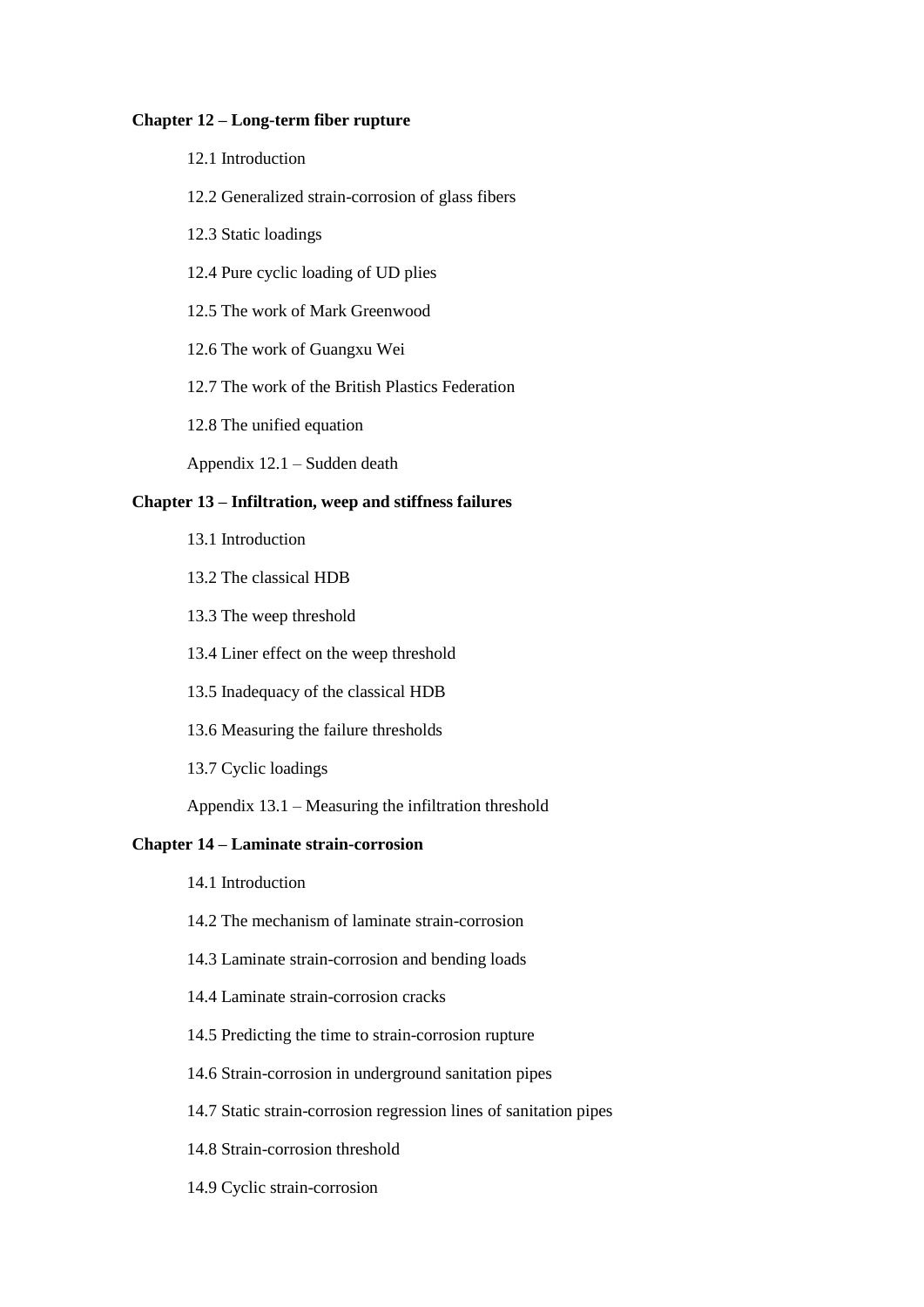#### **Chapter 15 – Abrasion life**

## 15.1 Introduction

- 15.2 The eroded depth
- 15.3 The governing wear equation
- 15.4 Measuring the wear parameters

## **Chapter 16 – The unified equation**

- 16.1 Introduction
- 16.2 Pure regression lines
- 16.3 Deriving the unified equation
- 16.4 Applying the unified equation
- 16.5 Time-independent failures

16.6 Block loading

Appendix 16.1 – The unified equation and the Goodman diagram

Appendix 16.2 – Ply thresholds transferred to pipes

Appendix 16.3 – Laminate regression equations

#### **Chapter 17 – The interaction parameter Gsc**

- 17.1 Introduction
- 17.2 The load paths
- 17.3 Computing the Gsc values
- 17.4 Interpolating the Gsc values
- 17.5 Computing the fiber-dominated durability
- 17.6 Computing the resin-dominated durability
- 17.7 A few Gsc values

# **Chapter 18 – Numerical computation of the interaction parameter Gsc**

- 18.1 Introduction
- 18.2 Computing the time-dependent Gsc

18.3 Computing the time-independent Gsc

Appendix 18.1 Practical range of the long-term safety factors SF

#### **Chapter 19 – The unified equation applied to API 15HR**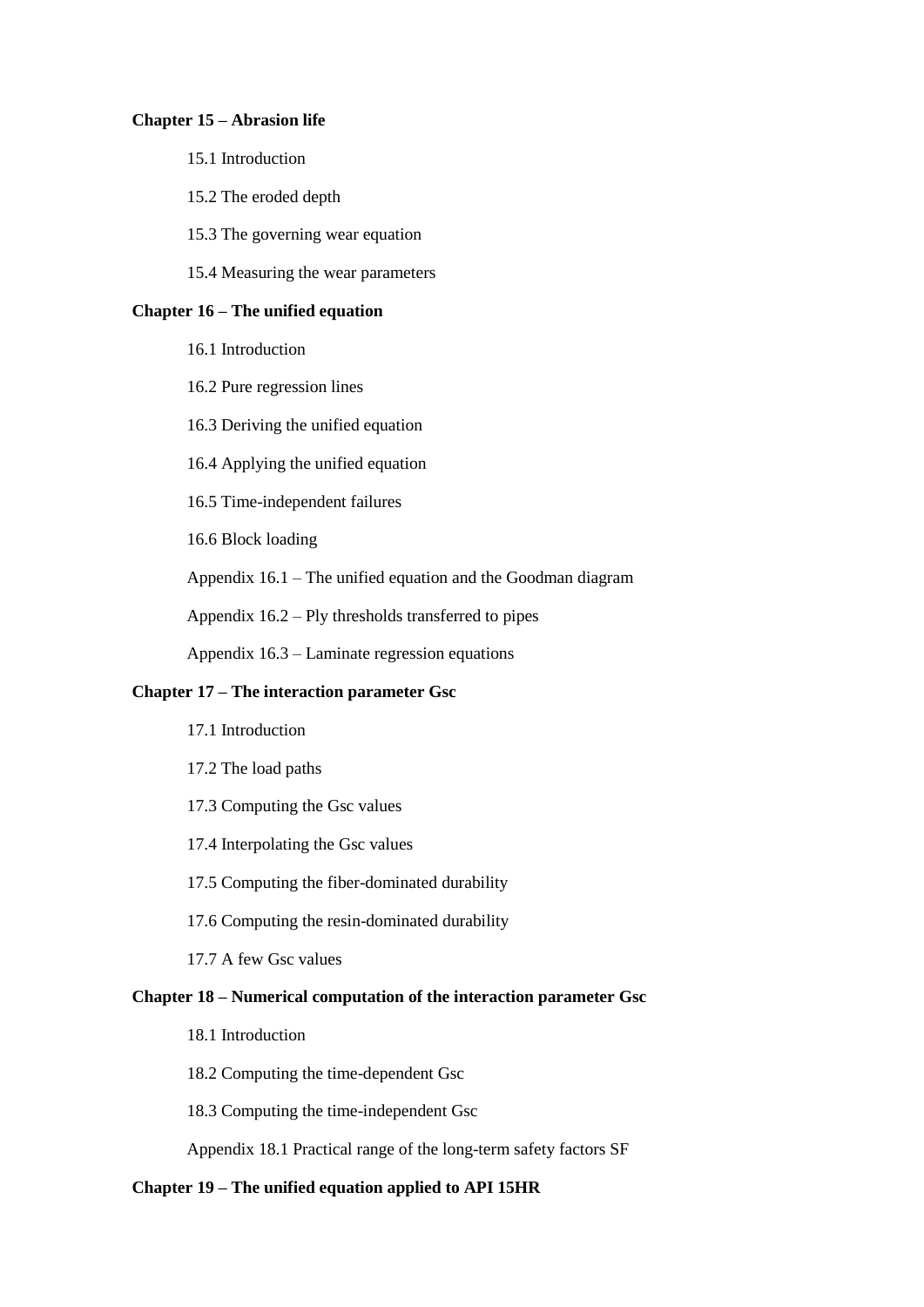19.1 Introduction

#### 19.2 The laminate global strains

- 19.3 The ply local strains
- 19.4 Long-term rupture
- 19.5 Weep failure

### **Chapter 20 – Short-term strengths of ± 55 oil pipes**

- 20.1 Introduction
- 20.2 The general equation
- 20.3 Angle-ply laminates
- 20.4 Strain analysis

#### **Chapter 21 – Impermeable pipes**

- 21.1 Introduction
- 21.2 Permeability, diffusivity and solubility
- 21.3 Impermeable sanitation and oil pipes
- 21.4 Applications of impermeable pipes
	- 21.4.1 Anomalous failure in sanitation pipes
	- 21.4.2 Underground storage tanks
	- 21.4.3 Solvent storage and transmission
	- 21.4.4 Industrial effluents
	- 21.4.5 Gas transmission
	- 21.4.6 Chemical service
- 21.5 Market acceptance
- Appendix 21.1 Weep threshold of impermeable pipes

# **Appendix – The fatigue mechanism**

- A1 Introduction
- A2 Rupture failure
- A3 Fatigue failure
- A4 Actual and nominal stress waves
- A5 Energy balance